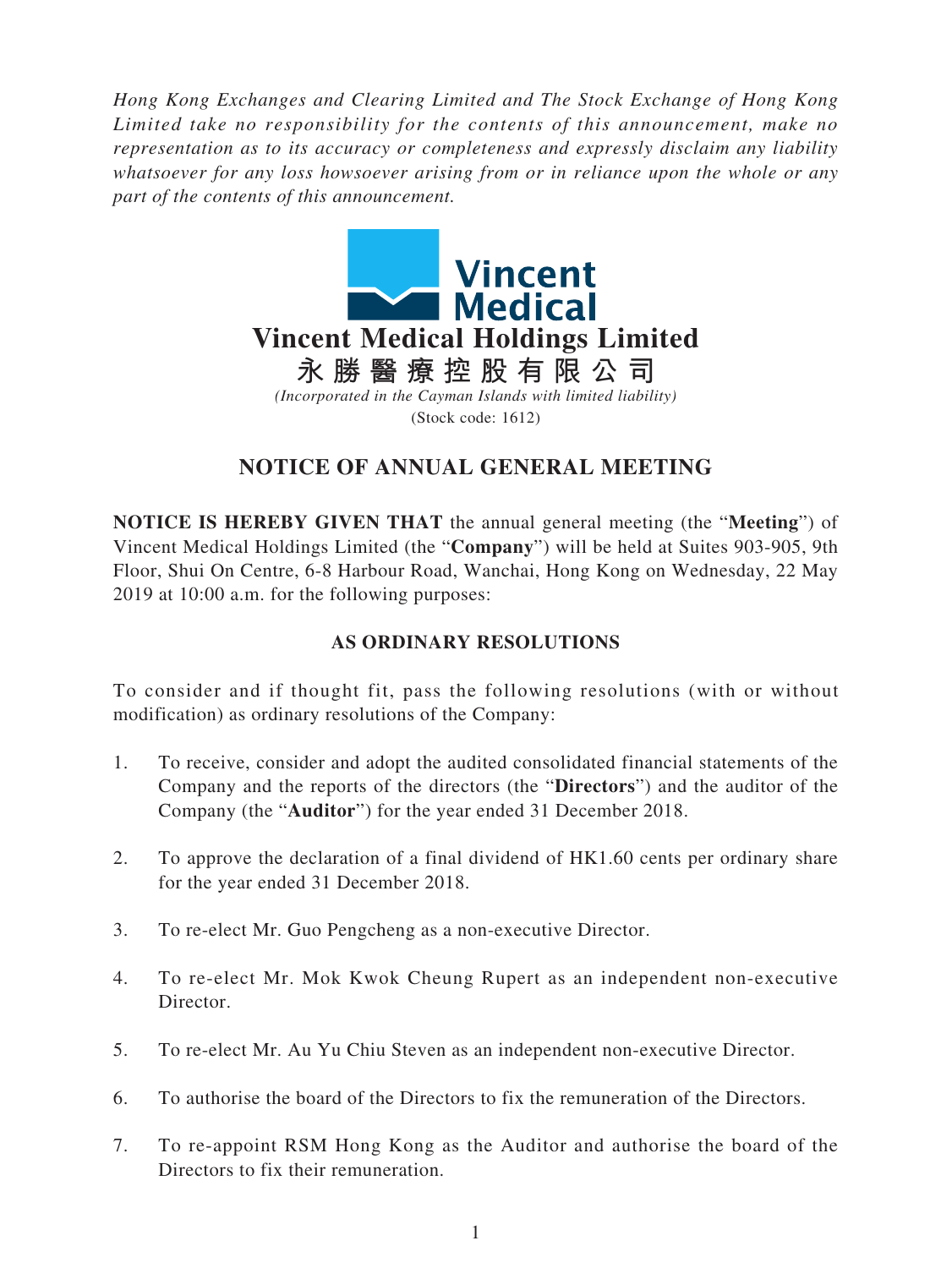8. To consider and if thought fit, pass the following resolution (with or without modification) as an ordinary resolution of the Company:

## "**THAT**:

- (a) subject to paragraph (c) below, the exercise by the Directors during the Relevant Period (as hereinafter defined) of all the powers of the Company to allot, issue, and deal with additional shares of HK\$0.01 each in the share capital of the Company (the "**Shares**") be and is hereby generally and unconditionally approved;
- (b) the approval in paragraph (a) above shall be in addition to any other authorization given to the Directors and shall authorise the Directors during the Relevant Period (as hereinafter defined) to make or grant offers, agreements and/or options which may require the exercise of such power during or after the end of the Relevant Period;
- (c) the total number of Shares allotted or agreed conditionally or unconditionally to be allotted (whether pursuant to options or otherwise) by the Directors during the Relevant Period pursuant to paragraph (a) above, otherwise than pursuant to (i) a Rights Issue (as hereinafter defined); or (ii) any scrip dividend or similar arrangement providing for the allotment and issue of Shares in lieu of the whole or part of a dividend on Shares in accordance with the articles of association of the Company (the "**Articles**") in force from time to time; or (iii) any specific authority granted by the shareholders of the Company (the "**Shareholders**") in general meeting(s); or (iv) any issue of Shares upon the exercise of rights of subscription or conversion under the terms of any existing convertible notes issued by the Company or any existing securities of the Company which carry rights to subscribe for or are convertible into Shares, shall not exceed 20% of the total number of issued Shares as at the date of the passing of this resolution, and the said approval shall be limited accordingly; and
- (d) for the purpose of this resolution:

"**Relevant Period**" means the period from the passing of this resolution until whichever is the earliest of:

- (i) the conclusion of the next annual general meeting of the Company;
- (ii) the expiration of the period within which the next annual general meeting of the Company is required by any applicable law or the Articles to be held; and
- (iii) the revocation, variation or renewal of the authority given under this resolution by an ordinary resolution of the Shareholders in general meeting;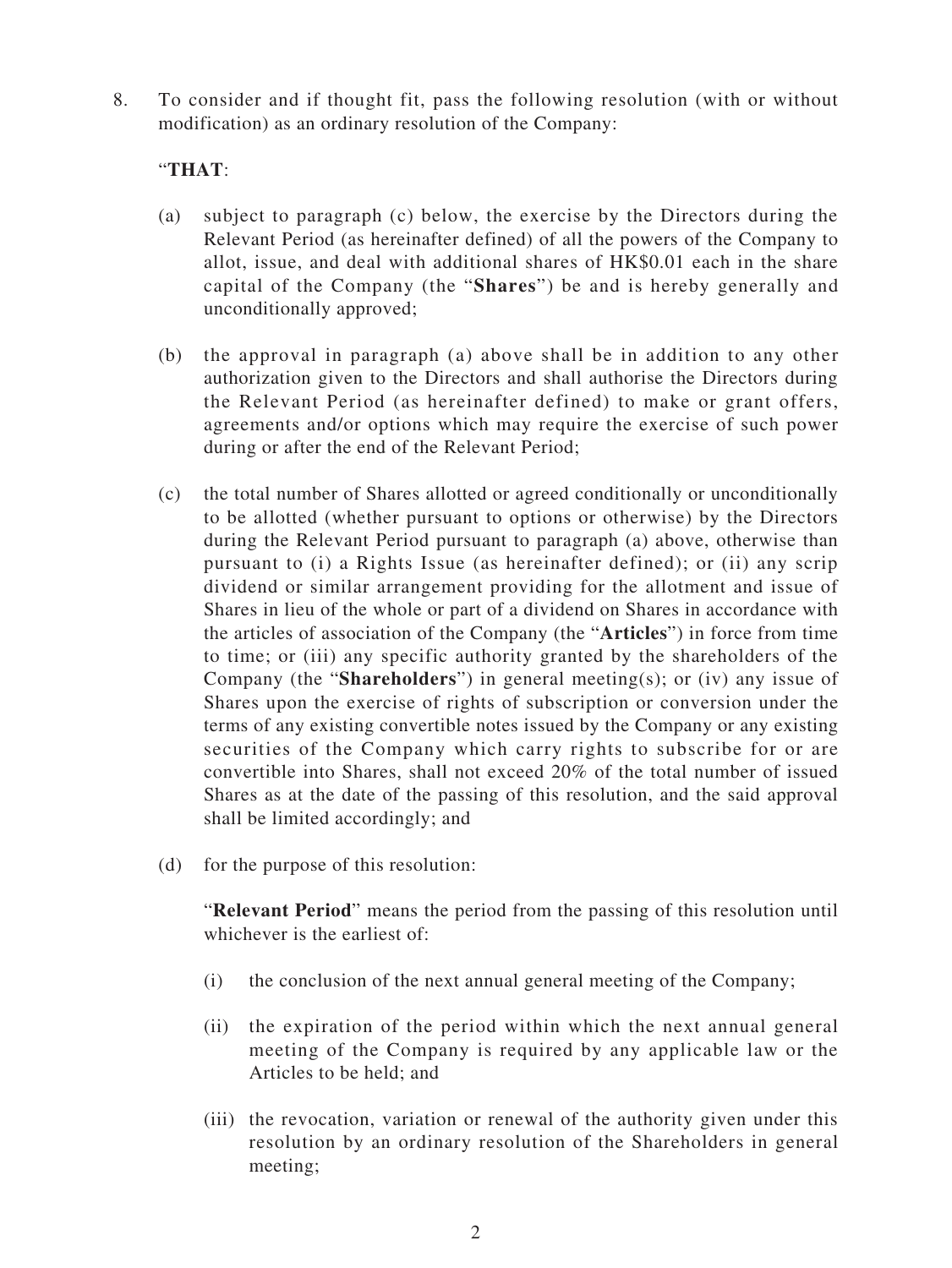"**Rights Issue**" means an offer of Shares, or offer or issue of warrants, options or other securities giving rights to subscribe for Shares open for a period fixed by the Directors to holders of Shares whose names appear on the register of members on a fixed record date in proportion to their holdings of Shares (subject to such exclusion or other arrangements as the Directors may deem necessary or expedient in relation to fractional entitlements or, having regard to any restrictions or obligations under the laws of, or the requirements of, or the expense or delay which may be involved in determining the exercise or extent of any restrictions or obligations under the laws of, or the requirements of, any jurisdiction applicable to the Company, any recognised regulatory body or any stock exchange applicable to the Company)."

9. To consider and if thought fit, pass the following resolution (with or without modification) as an ordinary resolution of the Company:

## "**THAT**:

- (a) subject to paragraph (c) below, the exercise by the Directors during the Relevant Period (as hereinafter defined) of all the powers of the Company to repurchase issued Shares, subject to and in accordance with all applicable laws and the requirements of the Rules Governing the Listing of Securities on The Stock Exchange of Hong Kong Limited as amended from time to time, be and is hereby generally and unconditionally approved;
- (b) the approval in paragraph (a) above shall be in addition to any other authorization given to the Directors and shall authorise the Directors on behalf of the Company during the Relevant Period (as hereinafter defined) to procure the Company to repurchase Shares at a price determined by the Directors;
- (c) the total number of Shares which are authorised to be repurchased by the Directors pursuant to the approval in paragraph (a) above shall not exceed 10% of the total number of issued Shares as at the date of the passing of this resolution, and the said approval shall be limited accordingly; and
- (d) for the purposes of this resolution:

"**Relevant Period**" means the period from the passing of this resolution until whichever is the earliest of:

- (i) the conclusion of the next annual general meeting of the Company;
- (ii) the expiration of the period within which the next annual general meeting of the Company is required by any applicable law or the Articles to be held; and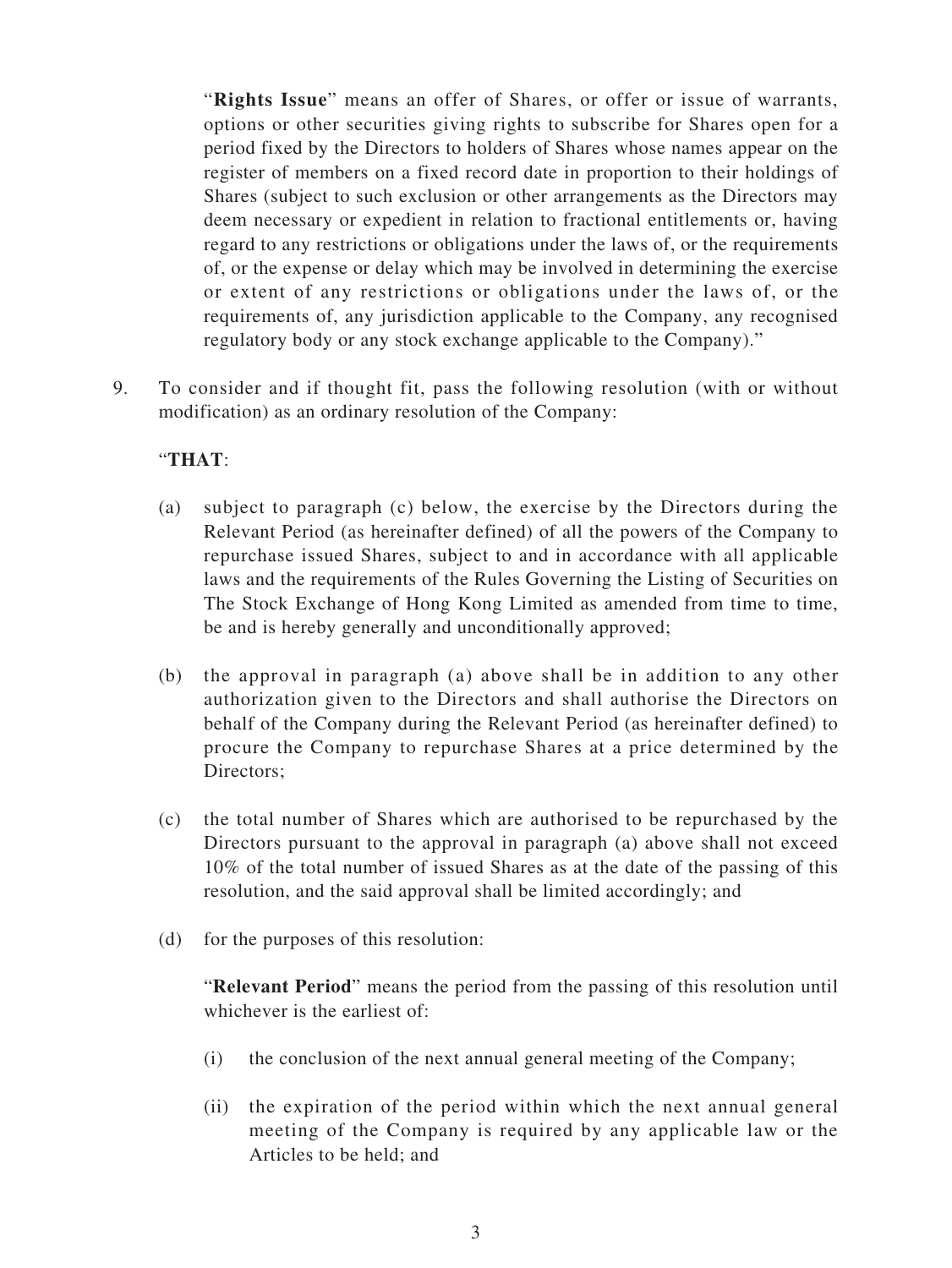- (iii) the revocation, variation or renewal of the authority given under this resolution by an ordinary resolution of the Shareholders in general meeting."
- 10. To consider and if thought fit, pass the following resolution (with or without modification) as an ordinary resolution of the Company:

"**THAT** conditional upon the passing of resolutions nos. 8 and 9 above, the general mandate to the Directors pursuant to resolution no. 8 be and is hereby extended by the addition thereto of an amount representing the total number of Shares repurchased by the Company under the authority granted pursuant to the resolution no. 9 (up to 10% of the total number of the issued Shares as at the date of the passing of resolution no. 9)."

> By order of the Board **Vincent Medical Holdings Limited Choi Man Shing** *Chairman and Executive Director*

18 April 2019

| Registered Office:      | Headquarters and Principal Place |
|-------------------------|----------------------------------|
| Cricket Square,         | of Business in Hong Kong:        |
| Hutchins Drive,         | Flat B2, 7th Floor, Phase 2,     |
| P.O. Box 2681,          | Hang Fung Industrial Building,   |
| Grand Cayman, KY1-1111, | 2G Hok Yuen Street,              |
| Cayman Islands          | Hung Hom, Kowloon, Hong Kong     |

*Notes:*

- (i) A Shareholder entitled to attend and vote at the Meeting is entitled to appoint another person as his/ her/its proxy to attend and vote instead of him/her/it; a proxy need not be a Shareholder.
- (ii) In the case of joint holders, the vote of the senior who tenders a vote, whether in person or by proxy, will be accepted to the exclusion of the vote(s) of the other joint holder(s) as if he/she/it were solely entitled thereto, and for this purpose, seniority shall be determined by the order in which the names stand in the register in respect of such Share.
- (iii) In order to be valid, a form of proxy must be deposited with the Company's branch share registrar in Hong Kong, Tricor Investor Services Limited, at Level 22, Hopewell Centre, 183 Queen's Road East, Hong Kong together with the power of attorney or other authority (if any) under which it is signed (or a certified copy thereof) not less than 48 hours before the time appointed for the holding of the Meeting or any adjournment thereof. The completion and return of the form of proxy shall not preclude Shareholders from attending and voting in person at the Meeting (or any adjourned meeting thereof) if they so wish.